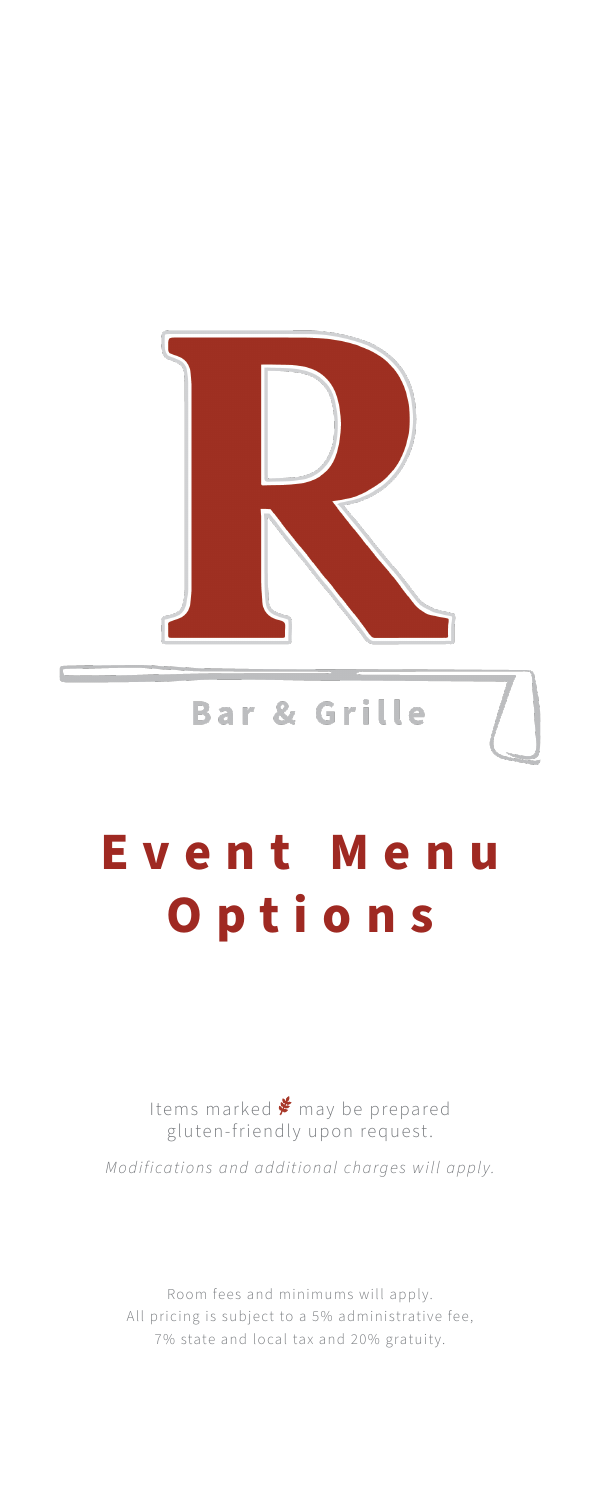# Brunch Buffet

**\$45 per person**

#### **starters**

**- includes -**

**fresh fruit** 

**assorted pastries**

**mixed green salad** tomato | cucumber | onion balsamic vinaigrette

### **mains**

**- includes -**

**scrambled eggs** 

**north country maple sausage links** 

**bacon** 

**chicken + broccoli**

penne | garlic cream sauce | parmesan

**new england baked haddock** buttered ritz cracker crumbs | lemon

**sides**

**- included-**

**home fries** 

**seasonal vegetable**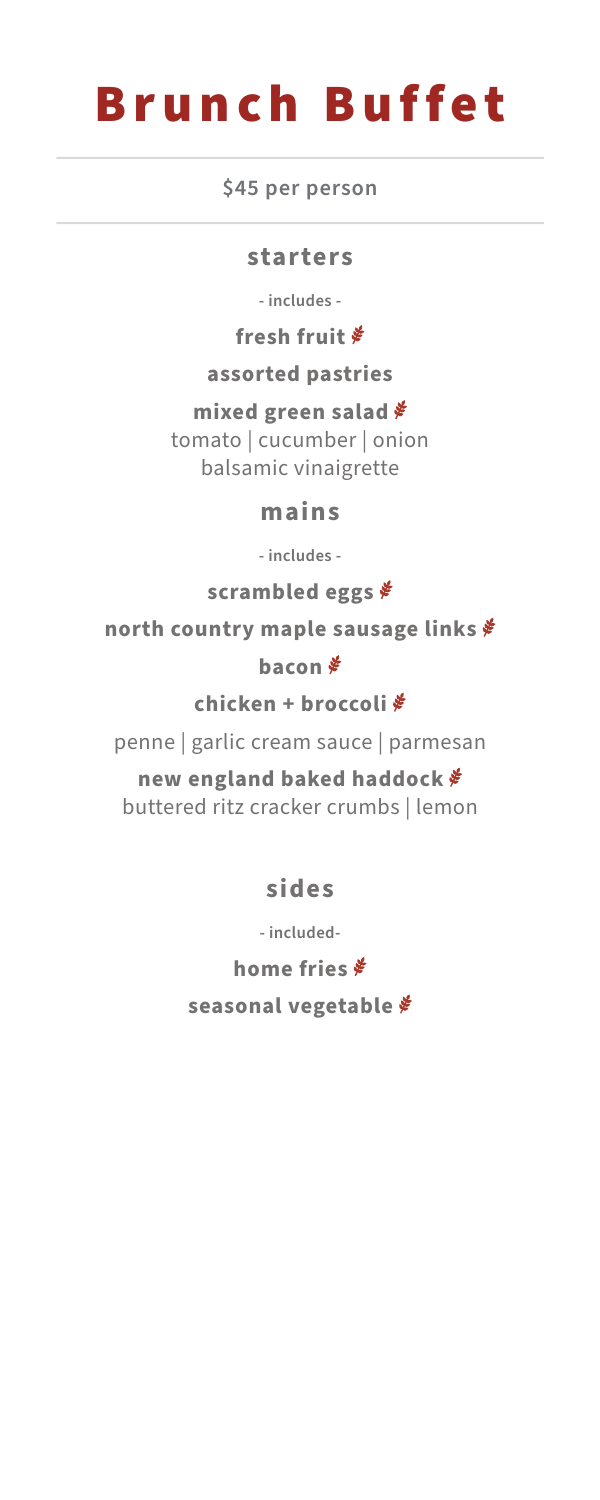# Lunch & Dinner Buffet

**two (2) entrées \$45 per person three (3) entrées \$53 per person**

#### **starters**

**- select one -**

**mixed green salad** tomato | cucumber | onion balsamic vinaigrette

## **caesar salad**

romaine | parmesan cheese | croutons creamy caesar dressing

## **entrées**

**- select two or three -**

**chicken parmesan** house marinara | mozzarella | parmesan

**chicken + broccoli** penne | garlic cream sauce | parmesan

> **signature steak tips** house marinade grilled onions + peppers

### **bbq turkey tips**

apple-rosemary bbq sauce grilled onions + peppers

# **new england baked haddock**

buttered ritz cracker crumbs | lemon

# **shrimp scampi**

cavatappi | white wine sauce | garlic roasted tomatoes

# **sides**

**- select two -**

**mashed potatoes roasted fingerling potatoes basmati rice penne marinara grilled asparagus seasonal vegetable medley**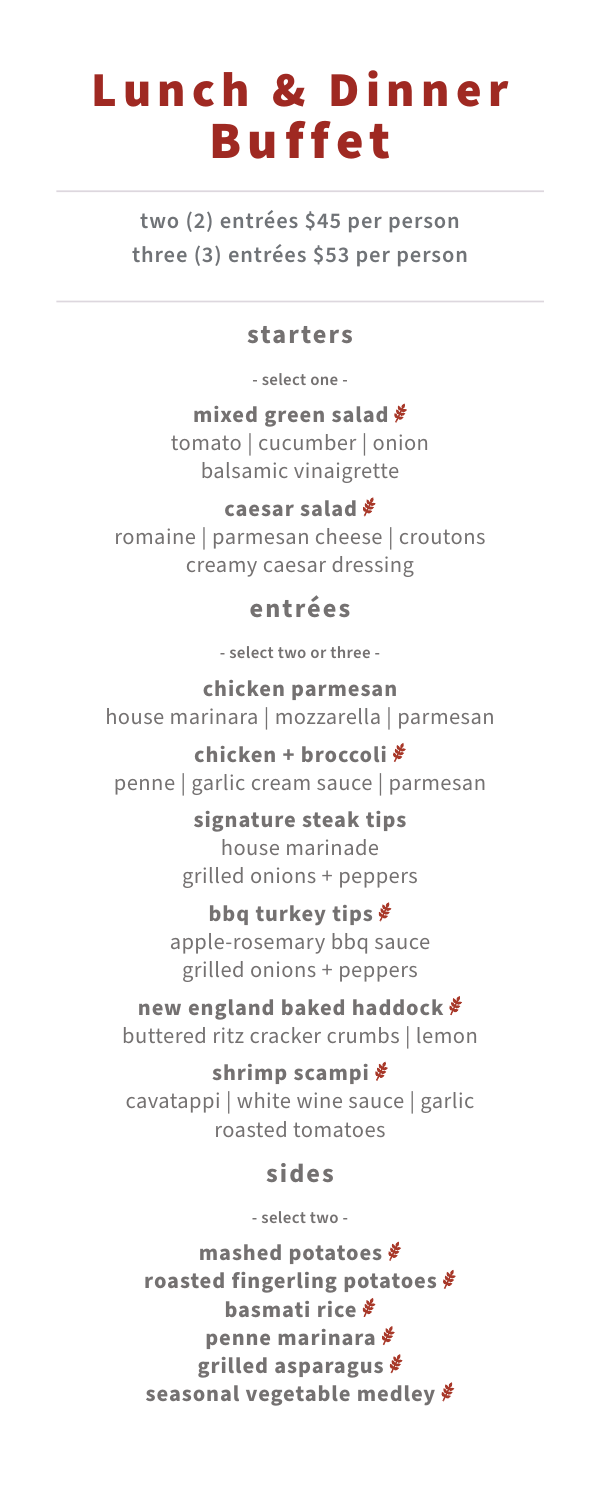# Light Luncheon

**\$35 per person**

### **starters**

**- select one -**

**mixed green salad** tomato | cucumber | onion balsamic vinaigrette

**caesar salad** romaine | parmesan cheese | croutons creamy caesar dressing

#### **wraps**

**- select three -**

**tuna** american | tomato

**turkey** applewood-smoked bacon | lettuce | tomato avocado | pesto mayo

**italian** assorted meats | lettuce | tomato | onion

> **roast beef** lettuce | tomato | onion

> **ham & cheese** lettuce | tomato | onion

## **sides**

**- select one -**

**house pasta salad**

**house potato salad**

# **includes**

**house potato chips fountain soda, coffee, tea**